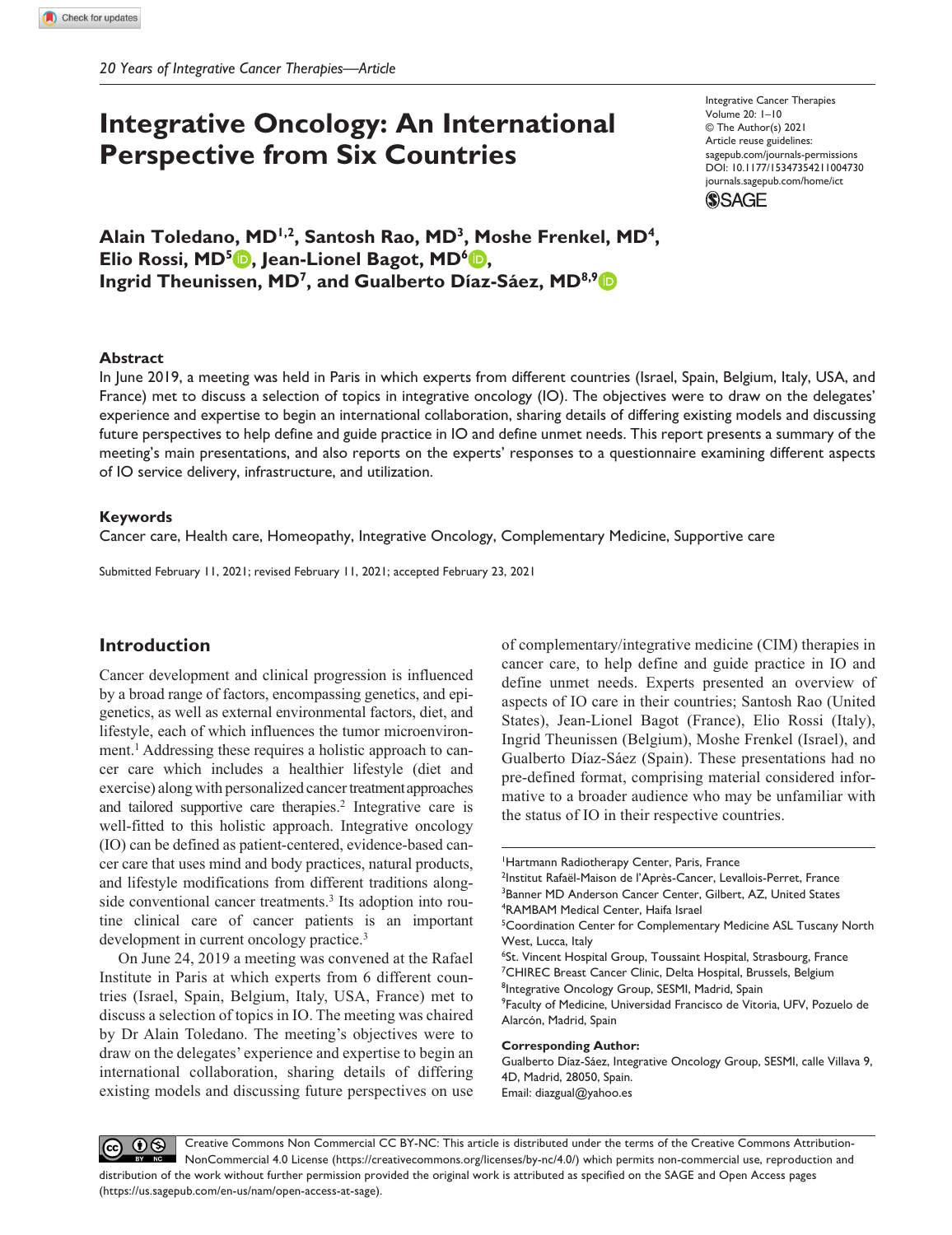This was followed by an open roundtable discussion among the experts on the challenges and perspectives in the current IO landscape. In addition, each expert then completed a structured questionnaire designed to assess key characteristics of IO in their respective countries, from which strengths of current practices can be identified, along with potential challenges that may exist in achieving wider global implementation of integrative cancer care.

This report provides a summary of these presentations, results from the survey, and a perspective on the subsequent discussions.

# **Country Perspectives**

## *United States*

Data indicates that a majority of cancer patients use some form of CIM with use increasing recent years, $4,5$  although this is not always disclosed to their physicians. However, some confusion exists regarding the role of CIM alongside conventional care, including drug-herb interactions and potential impact on compliance with conventional care. The wealth of information available to patients on a large range of alternative (or non-conventional) medicinal products, many of which exist in a largely unregulated environment, is vast and complex. As such, a fuller understanding of the role of IO by all healthcare professionals (HCPs) involved in cancer patient care, and of the supporting evidence, is of some importance in guiding clinicians (and advising patients) on possible therapies.<sup>6</sup>

A wide range of professional guidelines with recommendations on the use of CIM in cancer care is available, some in the context of specific cancers for example, breast and lung cancers.7-10 Such recommendations are evidence-based, although the quality of evidence is often limited, which in turn places some limitations on what can be recommended. For some therapies the evidence is generally well regarded, for example the use of acupuncture to alleviate chemotherapy induced nausea and vomiting and also hot flashes associated with breast cancer hormonal therapy, while massage can reduce pain and anxiety.<sup>8</sup> Exercise is associated with improved survival in a range of cancers (e.g., breast, colon, breast cancer).<sup>11</sup> Stress management via many relaxation techniques such as meditation, yoga, biofeedback, and improved sleep is also recommended.8 This facilitates wider adoption in CIM practice. For others for example, use of a homeopathic medicine to alleviate hot flashes, the evidence, supportive<sup>12</sup> is more limited, and use may be influenced by physician and patient experience and acceptance. Evidencebased medicine has a hierarchal approach to grading quality of evidence, ranging from expert opinion, then case reports, cohort studies, with randomized controlled trials (RCTs) and then systematic review and meta-analysis of RCTs graded highest. While such an approach is ideal, conducting RCTs

may not always be practical or feasible, or indeed the best way to evaluate complementary therapies when outcomes may be subjective.<sup>13</sup> The "whole systems research" (WSR) approach, often evaluating multimodal CIM therapies and their impact on often self-reported patient outcomes, offers a pragmatic alternative to conventional clinical study design for CIM therapies.<sup>14</sup>

In the US, herbal and homeopathic products are subject to different regulatory requirements. Herbal supplements are categorized as dietary supplements by the FDA, where manufacturing standards are regulated but approval based upon efficacy and safety is not necessary. As such, benefits and side effects of herbal supplements are not subject to typical FDA oversight, and potential herb-drug interactions may exist. Dosing aspects may also confuse patients. Patient discussion with their physician can be helpful in reducing uncertainty, as can discussion between IO care experts and physicians in reducing physician concerns about any potential herb-drug interactions.15 In contrast, homeopathic medicines are regulated by the FDA in accordance with the Food, Drug and Cosmetic Act and more recent compliance guidelines, and subject to more defined safety and efficacy processes.16,17 Reimbursement of CIM therapies in the US is a challenging environment, and varies nationally. Costeffectiveness analyses are limited, and studies demonstrating cost savings are required to support changes to existing systems. Differences in reimbursement pathways can arise depending upon the status and license held by of healthcare provider.

In most leading comprehensive cancer centers, a typical IO consult takes a multidisciplinary approach beginning with complete medical history, current status and then assessment of the patient's lifestyle, mood and mental/emotional state, and sleep patterns, any spiritual concerns, and current use of complementary therapies including supplements. An IO care plan is then developed and proposed to the principal treating physician; while individual clinicians make their own strategic decisions on what CIM modalities to include (based in part on the level of supportive evidence), the IO team can provide advice and education, often based on personal experience, when concerns remain about CIM recommendations. Commonly used therapies include acupuncture, yoga, exercise regimens, and meditation techniques, and the prudent use of natural supplements (e.g., turmeric, melatonin, vitamin D3).

## *France*

In France, CIM is used by up to 60% of cancer patients during their treatment. A national Cancer Plan (2003-2007) allocated some of its measures and funding to provide cancer patients with holistic support, beyond technical protocols, through the development of complementary and palliative care; this plan was then subsequently renewed for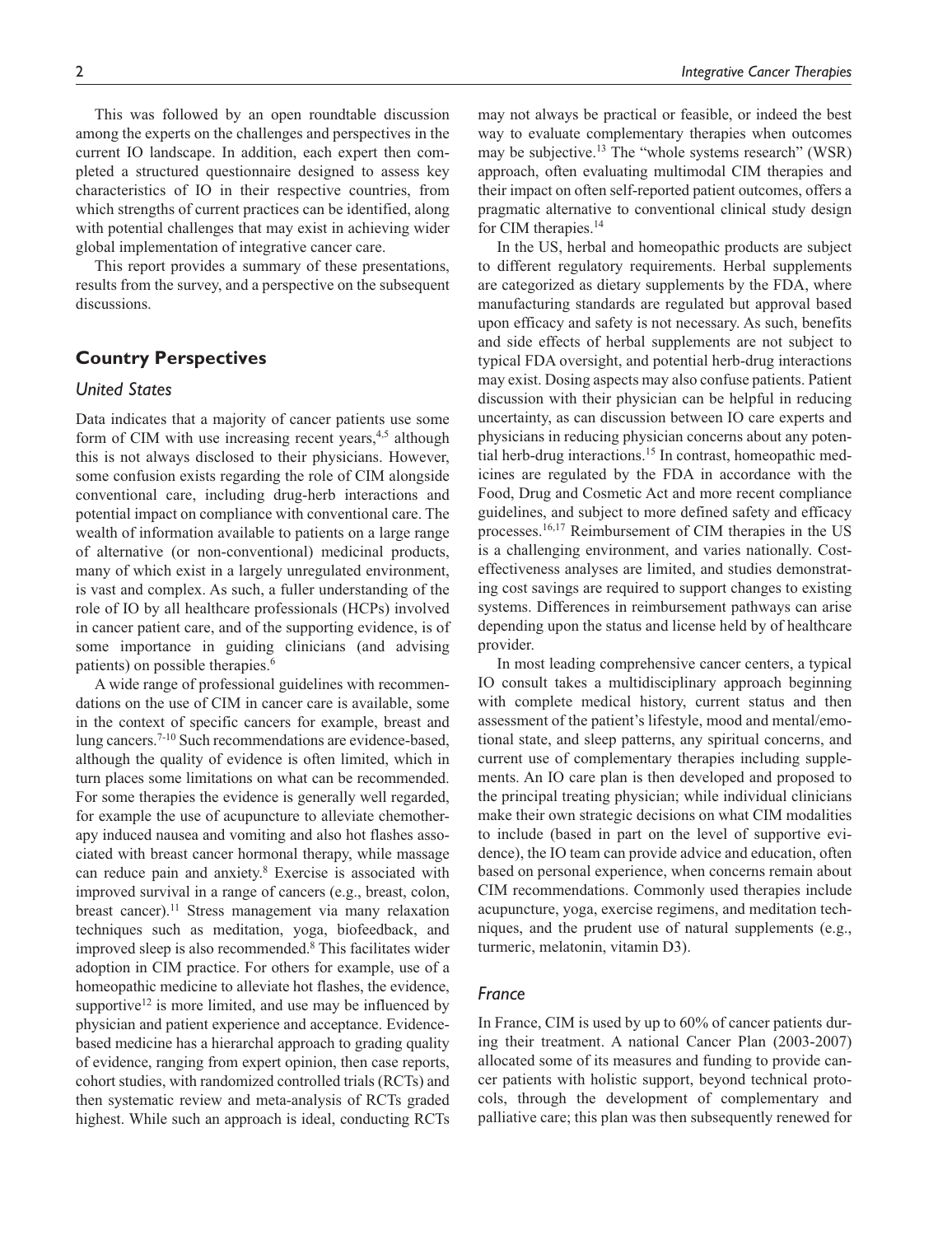2009–2013 and 2014–2019. While use and choice of specific therapies can vary across the country, homeopathy is the most common:  $30\%$  of cancer patients use it.<sup>18</sup> The principal reason for use is to reduce the side effects of cancer treatments.18-21 There are 15 cancer centers across France offering homeopathy within IO care, provided either by homeopathic practitioners with oncology training or oncologists with homeopathic training.

The International Homeopathic Society for Supportive Care in Oncology (IHSSCO; shisso-info.com) was established in 2016, to facilitate and develop practice, teaching, research and promotion of homeopathic therapy in IO care.22 Treatment recommendations developed by expert consensus have been published for use of homeopathy to alleviate symptoms before, during and following primary treatment (surgery, chemotherapy, radiotherapy, and targeted/hormonal therapy) and as palliative care; at each stage, patients can benefit from an individualized homeopathic consultation.<sup>23</sup> Homeopathic treatments are often given for symptoms less responsive to conventional care (e.g., fatigue, hot flashes, musculoskeletal pain, emotional disorders) and these IHSSCO recommendations are based on the best available evidence.<sup>24-30</sup> Much is derived from observational studies and personal experience; however, supportive data from a pragmatic RCT exists for the benefits of homeopathy in management of adverse effects of chemotherapy, immunotherapy, and hormonal therapy.28

IO is gradually getting established in France through a range of initiatives. These include the development of "*Les Centres Ressource*" ([www.federation-ressource.org\)](www.federation-ressource.org), where at present there are now 7 centers across France providing individualised IO programs using a range of CIM therapies. These services are provided free at the point of delivery, funded by a mixture of insurance contributions and charitable donations. Conventional cancer therapies are not available within these centers; such treatment is provided elsewhere via the oncologists responsible for their care. To date, over 800 patients have received IO care through these centers.

A milestone for the development of IO in France has been the opening near Paris in 2018 of the Institut Rafaël [\(www.institut-rafael.fr\)](www.institut-rafael.fr). $31$  This facility allows oncologists, medical specialists, and other HCPs to work together within the same center, to offer and deliver coordinated personalised supportive care, during and after their principal cancer treatments. Available CIM therapies include adapted physical activity, acupuncture, homeopathy, nutrition, psychological support, onco-esthetics, mind-body therapies, and art and drama therapy. These are provided at no cost to the patient, with costs supported by private funding and charitable donations to the Institute. To date, in the first 18months, supportive IO care has been provided to 1366 patients (comprising a total of 11630 individual treatment sessions).<sup>31</sup>

In December 2019 the first Outpatient Integrative Health Department opened in Strasbourg in the Clinique Toussaint, St Vincent Hospital group [\(www.ghsv.org\)](www.ghsv.org). This provides a one-day IO program for cancer patients where, following an evaluation by the coordinating physician, a wide range of CIM therapies are available: homeopathy, physiotherapy, nutrition advice, acupuncture, auriculotherapy, psychological support, mind-body therapies, aromatherapy, and esthetic cancer support. Care is provided within the outpatient department and free of any patient costs. An additional recent milestone was the first IO congress held at the Andrée Dutreix Institute in Dunkirk in November 2019.

## *Italy*

Data from a survey of European IO centers indicates that while acupuncture is the most commonly provided CIM therapy, offered in 55.1% of centers, homeopathy (40.4%), herbal medicines (38.3%), and traditional Chinese medicine  $(36.2%)$  are also frequently used.<sup>32</sup> Some variation exists across countries; for example, in Italy, the 3 principal therapies provided in public IO and palliative care centers are acupuncture (73.7%), homeopathy (36.8%), and herbal medicine (26.3%), with CIM provided chiefly to alleviate adverse responses to radiation and chemotherapy (in particular nausea and vomiting) and symptomatic relief of pain and fatigue, iatrogenic menopause, and mood disturbance.<sup>32</sup>

The number of IO centers continues to expand across Europe. In Italy, substantial experience in IO exists in Tuscany, with close collaboration between oncologists and IO experts since 2009,33 but also in some other towns as the hospital of Merano (Bolzano), Torino, Milano, Bologna, Correggio (Reggio Emilia), Roma, Ortona (Chieti), and very recently Modena. In Tuscany, development of an operating model for integration of CIM therapies, including homeopathy, within the broader oncology care across public health services has led to establishment of publicly funded IO clinics in all of the major cities in the region, serving as an important element of multidisciplinary cancer care.33-35 To date the greatest experience is in breast cancer, although colon and lung cancer patients, as well as those with prostate and gynecological cancers also receive integrative care. The latest milestone is the publication of regional guidelines on breast cancer (a Diagnostic-Therapeutic Care Pathway), which includes numerous indications on the use of CIM.36 In addition, a network of public IO clinics is being set up under the aegis of the Tuscany Regional Center for Integrative Medicine ([https://www.](https://www.regione.toscana.it/-/notiziario-regionale-delle-medicine-complementari) [regione.toscana.it/-/notiziario-regionale-delle-medicine](https://www.regione.toscana.it/-/notiziario-regionale-delle-medicine-complementari)[complementari\)](https://www.regione.toscana.it/-/notiziario-regionale-delle-medicine-complementari) to guarantee patients with cancer uniform access to supportive CIM therapies throughout the region in order to improve the quality of life and develop a multidisciplinary approach to therapy.33 Financial support of 1 million Euros to fund research in IO projects has also been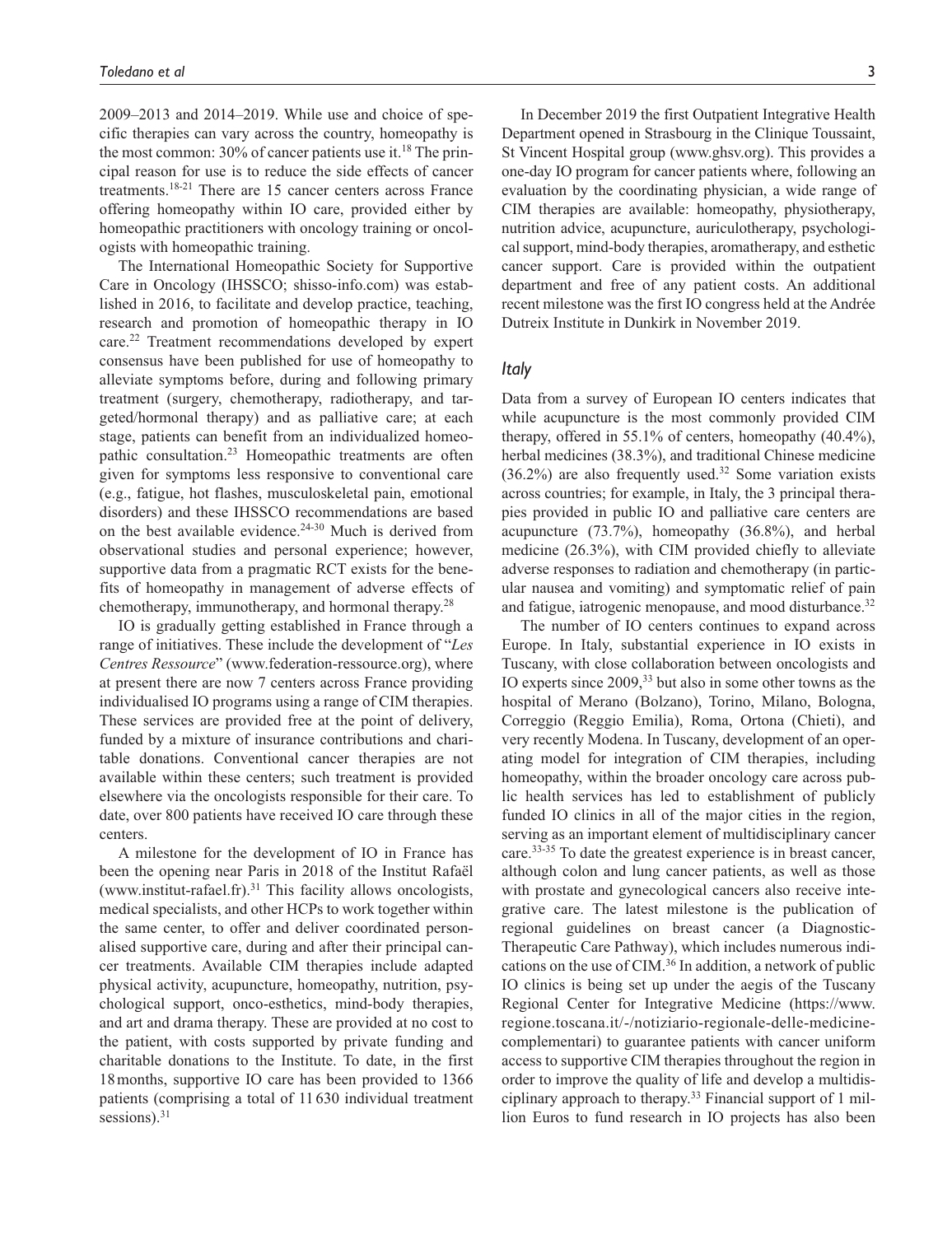made available by the regional healthcare authority. This has fostered a wide range of clinical research on the benefits of IO care. A retrospective, observational study in 357 patients with a diverse range of cancer types found that homeopathy and other CIM therapies led to significant improvements in a range of cancer and cancer treatment-related symptoms (nausea and vomiting, hot flashes, pain, and arthralgias) as well as reducing insomnia, anxiety, and depression.<sup>37</sup> Another observational study on 204 patients with breast cancer also found significant reductions in adverse effects due to systemic anticancer therapy following treatment with CIM (principally homeopathy), with substantial reduction in radiodermatitis observed when homeopathy is given as a preventive agent during radiotherapy.38

#### *Belgium*

In Belgium, conventional supportive cancer care includes psychological support, pain management, and more recently, physical activity. Use of CIM in IO care in Belgium is evolving. Until recently, most cancer patients who seek CIM therapies consult CIM practioners outside the hospital, and rarely communicate about it with their oncologist. Although CIM therapies are widely used by cancer patients, and some are partially covered by health insurance, at present these are not yet integrated into routine cancer care.

The Belgian Society of Medical Oncology ([www.bsmo.](www.bsmo.be) [be](www.bsmo.be)) has established a "Supportive Task Force" working to assess CIM offered within oncology services across the country. The first CIM treatments organized in the hospital setting were funded by associations/charities and consisted mainly of therapeutic massages and skincare. This model has evolved, with the creation of "support houses" affiliated with major cancer centers offering a wide range of CIM activities for cancer patients at all stages of their disease including palliative care (at low cost as most CIM practitioners act on a voluntary basis). Individual support houses have subsequently congregated under the aegis of a supportive organization, the Majin foundation [\(www.majinfounda](www.majinfoundation.org)[tion.org\)](www.majinfoundation.org) to provide a more uniform standard of IO care.

Another model of IO care delivery is based on individual initiatives by trained CIM practitioners, where in addition to their routine clinical commitments, physicians organize, and deliver CIM care within their institution. In the Delta Hospital in Brussels, there has been a formal IO consultation as part of care delivered by a gynecologist trained in CIM within the breast cancer clinic since 2018. Participation in multidisciplinary oncology care and receiving IO consultation referrals from fellow oncologists is increasing, along with active involvement in patient workshops where patients can be introduced to the full range of available CIM therapies. These activities receive widespread support and communication within the institution's oncology care network, and external financial support for specific clinical activities, including evaluation of integrative care to enhance adherence to endocrine therapy in breast cancer.

## *Israel*

Use of CIM in the conventional medical setting has been advancing at great strides throughout Israel, where these therapies are offered across different hospital specialties (oncology, psychiatry, surgery, cardiology, and others) throughout the country, with community care services also available. Therapies are widely accessible, with herbal and homeopathic medicines available through pharmacies and in health food stores. A positive attitude by HCPs toward integrative care exists across most medical disciplines, with HCP referrals to IO practitioners steadily increasing over the past  $20$  years.<sup>39</sup>

IO care is available in 10 oncology centers spread across the country. Data from a national survey indicates that in all of these centers, use of IO care is focused on improving patients' quality of life, within the context of supportive and/or palliative care.<sup>39</sup> Patients receive CIM treatments at different stages of their disease and treatment, including during active chemotherapy and radiation therapy, as well as before and after surgery. IO services following the completion of chemotherapy/radiation therapies and during the convalescence phase are also provided. Most IO centers provide treatment to patients with solid tumors, with only 2 treating patients with hematological malignancies. Only one of the participating centers reported that they were also providing CIM to family members, while 2 centers also provide to the HCPs and other staff delivering care.<sup>39</sup> Service delivery is multidisciplinary, involving nutritionists, pharmacists, physiotherapy, acupuncture and mind and body practitioners, touch therapy specialists, and holistic focused nurses and physicians.<sup>39</sup> Referrals may involve patients considering or actively using CIM and direct requests from oncologists and other members in the healthcare team, such as nurses and social workers, who feel that patients would actively benefit from integrative care.

Establishing such services begins with active education of HCPs on the role and benefits of integrative care and the supporting clinical evidence. $8,40$  Evaluating individual patients' clinical needs is paramount; this begins with symptom assessment (e.g., pain, fatigue, mood disturbance) using appropriate tools such as the Edmonton Symptom Assessment System (ESAS). Addressing patients concerns can be measured using tools such as the Measure Yourself Concerns and Well-being (MYCaW) scale. $40$  From this, the IO care program can be individualized and tailored to each patient. Clinical decision making is guided by the scientific evidence for benefit in different clinical situations.<sup>8</sup>

#### *Spain*

CIM is frequently used in Spain. The national "Healthcare Barometer" published by the CIS (Center for Sociologic Investigations of the Ministry of Presidency) in February 2018 listed the use of 20 non-conventional therapies in the previous 12months; the most popular being therapeutic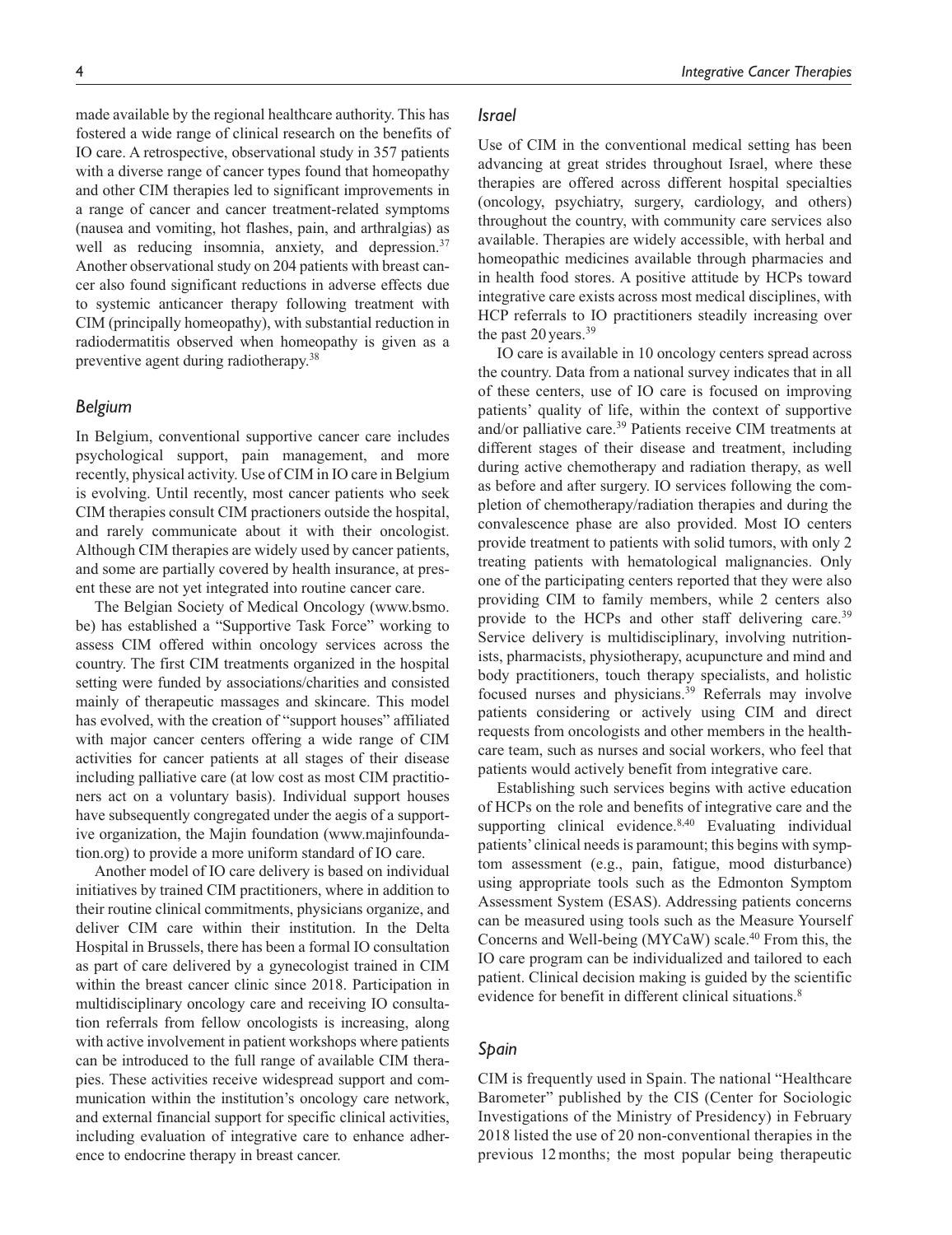massage (20%) botanicals (17%), meditation (10%), homeopathy (10%), yoga, Reiki, and osteopathy (9.5% each), then hypnotherapy  $(2\%)$ .<sup>41</sup> While there are no specific national surveys on the use of CIM in cancer patients, data from smaller surveys indicates reasonably frequent use. In a pan-European survey of cancer patients reported in 2005 by Molassiotis et al, the use of CIM was reported by 34/115 Spanish participants (29.8%), most frequently herbal preparations.<sup>42</sup> A hospital-based study in Catalonia from 2007 identified the use of complementary therapies in 66% of patients: one-third of which were "mind-body" techniques, one-third were herbal/botanical based preparations, while the remainder included homeopathy and manual therapies.43 In a more recent study from Navarra in cancer patients receiving chemotherapy in ambulatory care, use of CIM was reported by 102/316 patients (32.3%).44 Of these, the great majority took oral preparations; botanicals/herbs (66%), natural remedies (38.5%), vitamins/minerals (35.2%), and homeopathic medications (17.6%). In addition, 36.3% patients receiving CIM practiced a range of manipulation or "mind-body" interventions; most commonly were yoga, reiki, acupuncture, and relaxation exercises. Most of these patients (81.4%) began using CIM therapies after cancer diagnosis, with a median duration of use of 4.5months (range, 0-180months); approximately 65% of CIM users perceived some kind of improvement with its use.<sup>44</sup>

At present in Spain, CIM therapies are available in the private sector, and only some are covered by health insurance, while provision within the public health system is limited. As such, most CIM provided as IO services are fully paid for by the patient. Delivery is mostly in parallel with conventional care; few hospitals have an integrative medicine unit or CIM service. Those that do so are chiefly in larger cities including Madrid and Barcelona, where some services are available (e.g., acupuncture for pain relief, or homeopathy for alleviation of chemotherapy adverse effects, and meditation/yoga groups) although delivery is not systematic. Access to IO services is usually at the request of patients. In those centers providing IO care, patients are initially evaluated by the consultant who then advises on available IO therapies appropriate to their disease and planned oncology treatment. Frequently patients are seeking for specific CIM therapies, rather than multidisciplinary, coordinated, truly integrative advice. It should be recognized that providing IO services has been hindered or curtailed due to pressure from anti-CIM lobbies; indeed, there remains increasing public hostility toward CIM within Spain.45

The principal professional organization advocating CIM is the Spanish Society for Integrative Medicine and Health (SESMI; [www.sesmi.es\)](www.sesmi.es) which also has an IO workgroup, which has recently published a textbook of IO for HCPs.<sup>46</sup> Postgraduate education in CIM is available in Spain, where SESMI has also developed a Masters program on integrative medicine for HCPs, with a module on IO.

## *Meeting Round-Table Discussion*

Following these presentations, the experts then convened to discuss the presentations and also a general discussion of topics covering the IO landscape in their respective countries, spanning available CIM therapies used in IO care and the supportive infrastructure in terms of supportive organizations, funding and reimbursement, training and education, and models of delivery, and service utilization. Due to meeting logistics, individual perspectives of these areas would then be formally documented in a subsequent descriptive survey, where each of the experts from the six different countries provided their personal responses to the questions asked about use of CIM and the status of IO in their respective countries. Key observations from the round table discussion were the following:

*IO service availability and delivery.* Implementation of IO in routine cancer care continues to evolve, although this is at different stages in different countries. Availability, HCP awareness and patient access is high in Israel, where IO care is well-integrated within the provision of other cancer services. Elsewhere, IO availability is heterogeneous in most other countries, and integration of IO services are usually delivered in parallel with other cancer services, and integration generally low. In Italy, available services are wellestablished in the Lombardy region, although awareness and services are expanding in other regions. In the US and in France, IO is typically offered through select hospitals or private centers, while in Spain and Belgium, the framework for IO remains relatively immature.

There does not seem to be a single "ideal" model for the provision of IO services. Successful provision involves matching the clinical need with available expertise and resources within the available financial infrastructure to achieve the best local, regional or national solution. In reality, several models may provide this.

*Funding challenges.* Public funding is patchy in most countries, and services are often provided through charitable endeavours and volunteer services (e.g., as seen in France and Belgium). While clearly supportive of the aim of increasing IO access and delivery, this can impede integration with conventional cancer care. From the patient perspective, CIM therapies are not necessarily covered by reimbursement systems, and this remains a barrier to oncology care and greater adoption of IO. Across most countries the broad picture is that only some private health insurance companies cover packages of some supportive care for *some* patients.

*Evidence base.* One of the main difficulties faced by IO practitioners is the relative lack of high-quality research to inform and perhaps positively influence greater acceptance by the wider medical community. However, objective assessment of those outcome benefits associated with "wellbeing" that may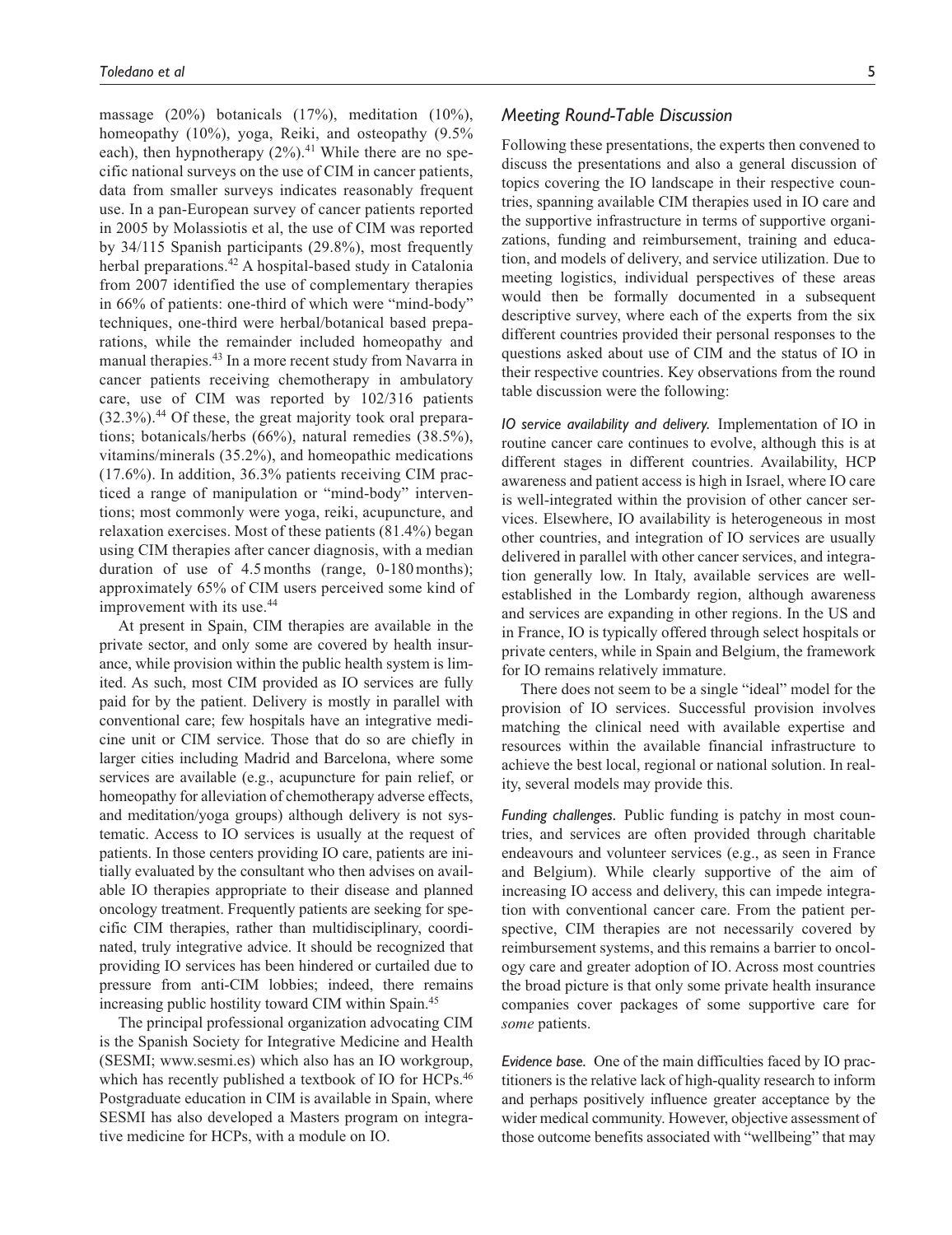| Characteristic                                                                                                                             | <b>United States</b>                                                                                                                                                                                                                                                                                   | Italy                                                                                                                                                                                                                                                                                     | France                                                                                                                                                                                                                                                                                        | Spain                                                                                                                                                                                                                                                                                                | Belgium                                                                                                                                                                                                                                                                                              | Israel                                                                                                                                                                                                                                                                                                                   |
|--------------------------------------------------------------------------------------------------------------------------------------------|--------------------------------------------------------------------------------------------------------------------------------------------------------------------------------------------------------------------------------------------------------------------------------------------------------|-------------------------------------------------------------------------------------------------------------------------------------------------------------------------------------------------------------------------------------------------------------------------------------------|-----------------------------------------------------------------------------------------------------------------------------------------------------------------------------------------------------------------------------------------------------------------------------------------------|------------------------------------------------------------------------------------------------------------------------------------------------------------------------------------------------------------------------------------------------------------------------------------------------------|------------------------------------------------------------------------------------------------------------------------------------------------------------------------------------------------------------------------------------------------------------------------------------------------------|--------------------------------------------------------------------------------------------------------------------------------------------------------------------------------------------------------------------------------------------------------------------------------------------------------------------------|
| National/regional<br>utilization data                                                                                                      | Limited                                                                                                                                                                                                                                                                                                | es; national and<br>regional                                                                                                                                                                                                                                                              | Yes; national and regional                                                                                                                                                                                                                                                                    | Regional                                                                                                                                                                                                                                                                                             | $\frac{1}{2}$                                                                                                                                                                                                                                                                                        | Yes; national and regional                                                                                                                                                                                                                                                                                               |
| Delivery model (parallel<br>or integrated)                                                                                                 | and center; parallel more<br>Variable across country<br>common                                                                                                                                                                                                                                         | centers; parallel<br>Variable across<br>country and                                                                                                                                                                                                                                       | Variable across country and<br>but integrated delivery is<br>centers; mainly parallel<br>increasing                                                                                                                                                                                           | Variable across country<br>and centers; mostly<br>parallel                                                                                                                                                                                                                                           | Few centers; mostly<br>parallel                                                                                                                                                                                                                                                                      | center; integrated services<br>Variable across country and<br>are common                                                                                                                                                                                                                                                 |
| Dedicated integrated<br>therapy centers                                                                                                    | Yes; increasing                                                                                                                                                                                                                                                                                        | es; increasing                                                                                                                                                                                                                                                                            | Yes; increasing                                                                                                                                                                                                                                                                               | Yes                                                                                                                                                                                                                                                                                                  | $\frac{1}{2}$                                                                                                                                                                                                                                                                                        | Yes                                                                                                                                                                                                                                                                                                                      |
| recommendations<br>National society/                                                                                                       | Yes                                                                                                                                                                                                                                                                                                    | Yes                                                                                                                                                                                                                                                                                       | Yes                                                                                                                                                                                                                                                                                           | guidance also used<br>Yes; International                                                                                                                                                                                                                                                             | international guidance<br>No; follows other<br>national and                                                                                                                                                                                                                                          | Yes; International guidance<br>also used                                                                                                                                                                                                                                                                                 |
| Academic training                                                                                                                          | courses/diplomas available<br>curriculum. Postgraduate<br>Included in academic                                                                                                                                                                                                                         | courses/diplomas<br>Postgraduate<br>available                                                                                                                                                                                                                                             | courses/diplomas available<br>curriculum. Postgraduate<br>Included in academic                                                                                                                                                                                                                | Forms a component of<br>some postgraduate<br>courses                                                                                                                                                                                                                                                 | Included in academic<br>curriculum.                                                                                                                                                                                                                                                                  | courses/diplomas available<br>curriculum. Postgraduate<br>Included in academic                                                                                                                                                                                                                                           |
| Collaboration with other<br>international networks                                                                                         | Yes                                                                                                                                                                                                                                                                                                    | $\mathsf{Yes}$                                                                                                                                                                                                                                                                            | Yes                                                                                                                                                                                                                                                                                           | Yes                                                                                                                                                                                                                                                                                                  | Yes                                                                                                                                                                                                                                                                                                  | Yes                                                                                                                                                                                                                                                                                                                      |
| for integrative therapies<br>Patient reimbursement                                                                                         | Variable; full reimbursement<br>reimbursement for<br>for botanicals and<br>acupuncture; out<br>for some; partial<br>of pocket costs<br>homeopathy                                                                                                                                                      | (Tuscany) for most<br>in some regions<br>therapies; none<br>reimbursement<br>elsewhere<br>Variable;                                                                                                                                                                                       | homeopathy (until 2021),<br>costs for botanicals and<br>some out of pocket<br>reimbursement for<br>Variable; complete<br>acupuncture and<br>supplements                                                                                                                                       | $\frac{1}{2}$                                                                                                                                                                                                                                                                                        | $\frac{1}{2}$                                                                                                                                                                                                                                                                                        | some therapies; some<br>out of pocket costs<br>reimbursement for<br>for botanicals and<br>Variable; partial<br>homeopathy                                                                                                                                                                                                |
| Service delivery                                                                                                                           | therapies delivered by<br>relevant trained HCP<br>Physician-led; some                                                                                                                                                                                                                                  | therapies delivered<br>by relevant trained<br>Physician-led; some<br>0HD                                                                                                                                                                                                                  | therapies delivered by<br>relevant trained HCP<br>Physician-led; some                                                                                                                                                                                                                         | therapies delivered by<br>relevant trained HCP<br>Physician-led; some                                                                                                                                                                                                                                | therapies delivered by<br>relevant trained HCP<br>Physician-led; some                                                                                                                                                                                                                                | therapies delivered by<br>relevant trained HCP<br>Physician-led; some                                                                                                                                                                                                                                                    |
| modality (in order of use/<br>order of use/preference)<br>requested modality (in<br>Most frequently used<br>Most frequently<br>preference) | Psychological support<br>Psychological support<br>Physical therapy<br>Physical therapy<br>Manual therapy<br>Manual therapy<br>Acupuncture<br>Acupuncture<br>Homeopathy<br>Supplements<br>Mind & body<br>Mind & body<br>Supplements<br><b>Botanicals</b><br><b>Botanicals</b><br>Nutrition<br>Nutrition | Physical therapy<br>Physical therapy<br>Manual therapy<br>Psychological<br>Psychological<br>Acupuncture<br>Homeopathy<br>Mind & body<br>Acupuncture<br>Homeopathy<br>Supplements<br>Supplements<br><b>Botanicals</b><br><b>Botanicals</b><br>Nutrition<br>Nutrition<br>support<br>support | Psychological support<br>Physical therapy<br>Physical therapy<br>Manual therapy<br>Manual therapy<br>Mind and body<br>Acupuncture<br>Homeopathy<br>Acupuncture<br>Homeopathy<br>Supplements<br>Supplements<br>Mind & body<br><b>Botanicals</b><br><b>Botanicals</b><br>Nutrition<br>Nutrition | Psychological support<br>Psychological support<br>Physical therapy<br>Physical therapy<br>Manual therapy<br>Mind and body<br>Acupuncture<br>Homeopathy<br>Homeopathy<br>Supplements<br>Acupuncture<br>Supplements<br>Mind & body<br><b>Botanicals</b><br><b>Botanicals</b><br>Nutrition<br>Nutrition | Psychological support<br>Psychological support<br>Physical therapy<br>Physical therapy<br>Manual therapy<br>Mind and body<br>Acupuncture<br>Acupuncture<br>Homeopathy<br>Homeopathy<br>Supplements<br>Supplements<br>Mind & body<br><b>Botanicals</b><br><b>Botanicals</b><br>Nutrition<br>Nutrition | Supplements / nutrition<br>Psychological support/<br>Psychological support<br>Life style changes<br>Life style changes<br>Manual therapy<br>Manual therapy<br>Acupuncture<br>Acupuncture<br>Homeopathy<br>Mind & body<br>Supplements<br>Homeopathy<br><b>Botanicals</b><br><b>Botanicals</b><br>Nutrition<br>mind & body |
|                                                                                                                                            | Homeopathy                                                                                                                                                                                                                                                                                             | Manual therapy<br>Mind & body                                                                                                                                                                                                                                                             | Psychological support                                                                                                                                                                                                                                                                         | Manual therapy                                                                                                                                                                                                                                                                                       | Manual therapy                                                                                                                                                                                                                                                                                       |                                                                                                                                                                                                                                                                                                                          |

Table 1. Characteristics of Integrative Oncology Care in Different Settings. 6**Table 1.** Characteristics of Integrative Oncology Care in Different Settings.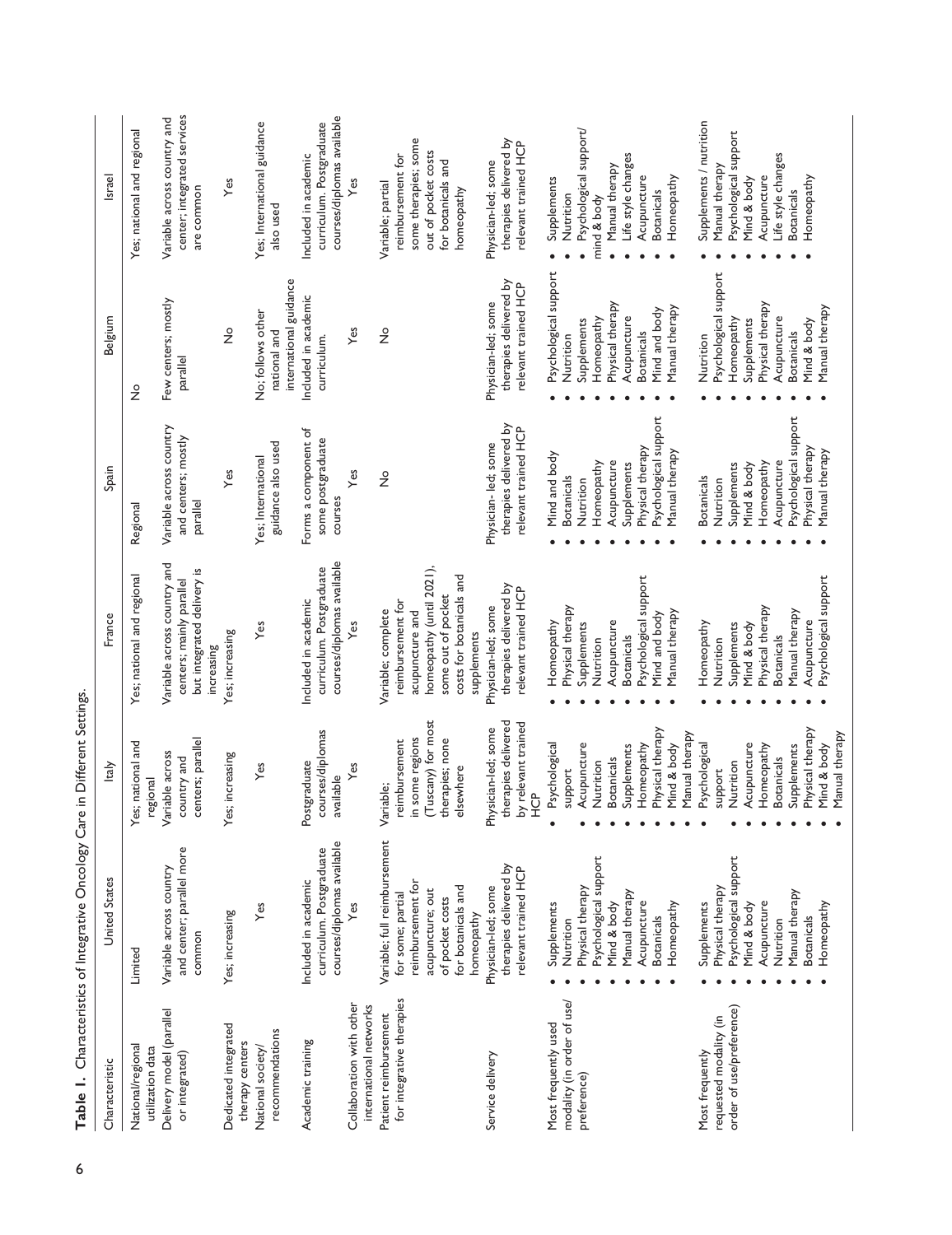be achieved with CIM therapies is often difficult. In addition, such therapies are often delivered along with conventional treatments, which makes identifying the benefit of specific elements of IO care per se a challenge. There remains a need for more appropriate methodological approaches to evaluate the benefit of CIM therapies, in particular as the existing evidence base does not necessarily include the most commonly used (and useful) interventions and indications. Data generated from patients receiving integrative IO care provides a valuable resource for analysis, as evident from the outcomes reported from Italian centers described earlier.<sup>37,38</sup> Pragmatic studies and whole systems research methods may also help develop the evidence base for CIM inn IO.<sup>14,28</sup>

## *Expert Survey*

A descriptive survey was developed based upon a set of questions on IO services and supporting framework, and sent to the expert presenters, all of whom supplied responses. Note that as this survey was restricted only to the experts, who are also authors, formal ethical approval was not required. The survey is available in Appendix 1. Key findings from this survey are presented in Table 1.

The responses reiterate some of what was discussed during the meeting, namely that IO service delivery, its integration with conventional cancer care and funding is highly heterogenous across countries. In all countries IO care is delivered in line with available national or International recommendations, although the breadth and scope of these varies substantially and may not cover the full range of available CIMs. There is variation in established teaching and postgraduate training. For example, in the US, inclusion in academic curricula is advanced, and reasonably widespread. In other countries, most IO educational activities are through postgraduate courses, although usually only as part of a broader program on CIMs and their use in integrative care.

Differences also exist in the patient and physician preferences for the type of CIM used. Dietary advice and psychological support are rated highly by most meeting participants and reflect their views on patient preferences. Ranking of other specific CIMs showed no distinct pattern. Some CIMs that were ranked highly in certain countries were infrequently requested or used in other countries; for example, homeopathy was a strong preference in France (and to some extent Spain and Belgium) but infrequently used or requested in the US and Israel.

# **Discussion**

Use of CIM in IO continues to evolve in response to often unmet needs and where patients' expectations have shifted from principally that of survival to a broader concern for their quality of life during and after conventional and often curative cancer treatment.<sup>47,48</sup> Awareness of the availability

and benefits of IO by HCPs and also by the broader patient population who may benefit from CIMs as part of their routine cancer care varies greatly between countries, and as does its availability and implementation. While this is apparent from the content and discussion held during the present meeting, this view is commonly reported by others, where cross-sectional studies and systematic landscape analyses of IO services and supporting infrastructure have formally reported on such heterogeneity in IO delivery models across different countries.<sup>47,49</sup> Greater adoption could be supported by greater demonstration of economic benefits of IO care provision, and recommendations that this should be evaluated using the same principles that apply to conventional care therapies have been made.<sup>50</sup> Successful provision of IO services involves matching the clinical need with available expertise and resources within the available financial infrastructure to achieve the best local, regional or national solution. In reality, several models may provide this.

The reasons for the different patterns of IO care and their evolution in different countries (as well as at a more local level) we have described and discussed are multifactorial and may be influenced by social and cultural nuances. One benefit of this is that the differences allow a descriptive benchmarking of models and experiences which, moving forward, may help and guide further development of our own IO initiatives and practices, and we hope may inform a wider audience. Our own working group has already started to benefit from this initial collaboration, and we look forward to expansion and further collaboration with other IO specialists. Future meetings are planned where we hope to evaluate progress and continued challenges in delivering IO care and addressing existing unmet needs.

# **Study Appendix**

#### *Survey Questionnaire*

- **1. Current landscape of supportive care/IO in your country**
	- (a). Are there national studies about the request of supportive care and IO from patients?
	- (b) Which type of supportive cares are mainly available for cancer patients in your country?
	- (c) Are the existing programs delivered in parallel of conventional care, or fully integrated?
	- (d) Are there dedicated integrative centers? (if yes, how many, format)
	- (e) What is the current main "model" in terms of process/coordination of integrative care in these centers?
	- (f) Is any integrative model currently being evaluated?
	- g) Are there any international partnerships/networks?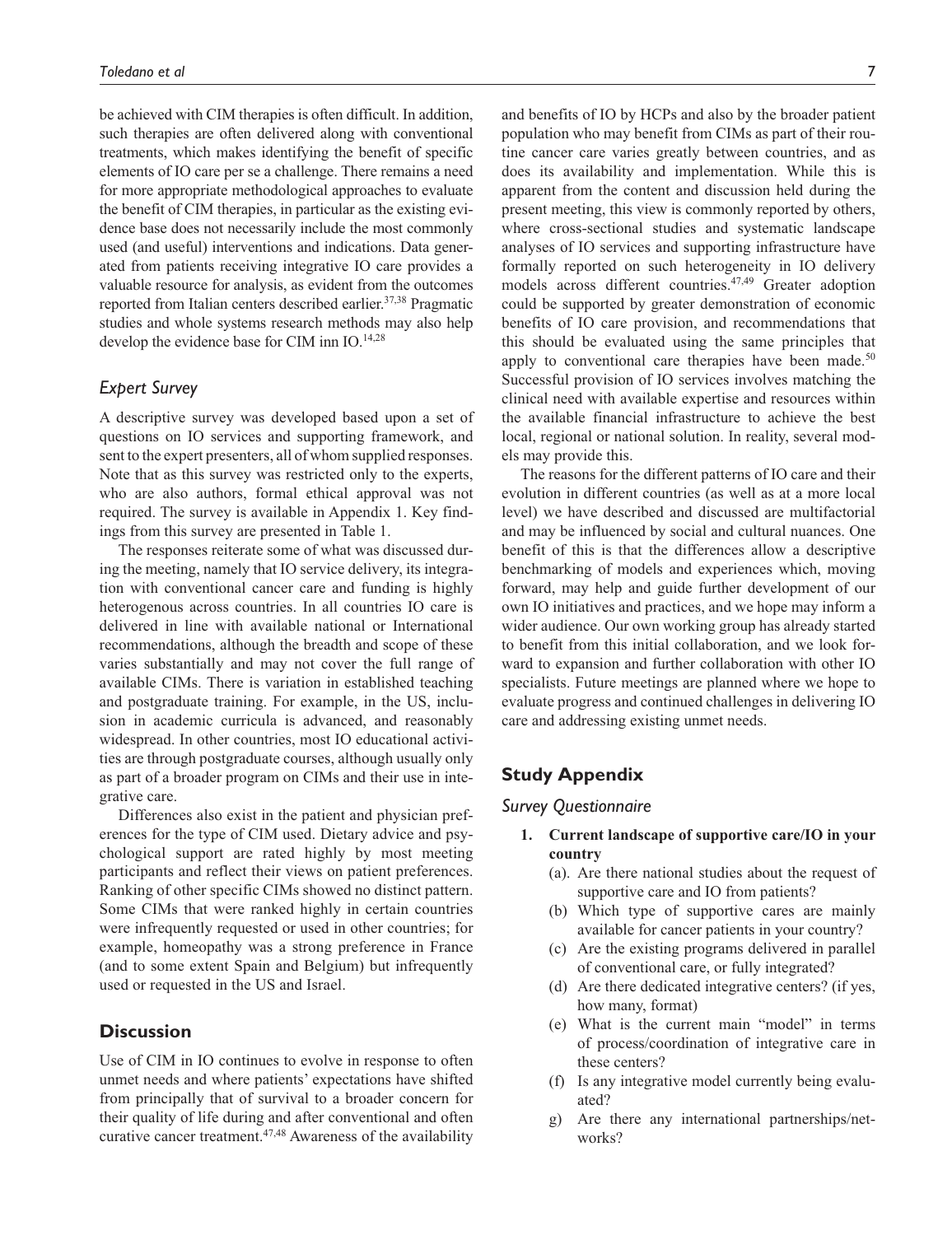- **2. Are there specific organizations, networks, scientific societies, syndicates etc to support IO in your country?**
	- (a) Are there some recommendations/institutional guidelines?
- **3. What is the situation in terms of healthcare system coverage/reimbursement, solidarity, insurance coverage for patients with cancer? (regarding conventional medicine, supportive care, complementary medicine).**
- **4. What is the current situation regarding training in IO for healthcare professionals in your country? Is**

**IO included in any Academic programs, taught at university other public/ private programs delivering official credits for example, (CME)?**

- **5. Would you have any suggestion for possible funding of such programs in your country such as pharmaceutical or supplement industries, CAM schools, health institutions, Research Foundation, private clinics etc or any "out of the box" suggestions?**
- **6. Regarding the following specific IO areas, could you describe in more details their current use in your country as per the below table:**

| Therapy                    | Estimation of the use. Rate<br>answers ranging from 1<br>(very rare) to 5 (very often) | Request by patients. Rate<br>answers ranging from 1<br>(not popular) to 5 (very popular) other HCPs, others) | Prescription and<br>delivery (physicians, | Reimbursement by<br>the state / insurance<br>coverage, yes/no |
|----------------------------|----------------------------------------------------------------------------------------|--------------------------------------------------------------------------------------------------------------|-------------------------------------------|---------------------------------------------------------------|
| Mind-body therapies        |                                                                                        |                                                                                                              |                                           |                                                               |
| Homeopathy                 |                                                                                        |                                                                                                              |                                           |                                                               |
| Acupuncture                |                                                                                        |                                                                                                              |                                           |                                                               |
| <b>Botanical therapies</b> |                                                                                        |                                                                                                              |                                           |                                                               |
| <b>Nutrition</b>           |                                                                                        |                                                                                                              |                                           |                                                               |
| Supplements                |                                                                                        |                                                                                                              |                                           |                                                               |
| Physical therapy (adapted) |                                                                                        |                                                                                                              |                                           |                                                               |
| Psychological support      |                                                                                        |                                                                                                              |                                           |                                                               |
| Manual therapy             |                                                                                        |                                                                                                              |                                           |                                                               |
| (osteopathy, chiropracty)  |                                                                                        |                                                                                                              |                                           |                                                               |

**7. Is there any other practice very specific to your country/culture widely used and not mentioned above?**

#### **Declaration of Conflicting Interests**

The author(s) declared no potential conflicts of interest with respect to the research, authorship, and/or publication of this article.

#### **Funding**

The author(s) disclosed receipt of the following financial support for the research, authorship, and/or publication of this article: The expert authors received no remuneration for the participation in the project or the development of this article. The meeting at the Rafael Institute in which the first part of the article is based, the publication process and the article processing charge were supported by Boiron.

# **ORCID iDs**

Elio Rossi D <https://orcid.org/0000-0003-2515-9416> Jean-Lionel Bagot **D** <https://orcid.org/0000-0003-4158-1369> Gualberto Díaz-Sáez **b** <https://orcid.org/0000-0001-9792-3060>

### **References**

1. Hanahan D, Weinberg RA. Hallmarks of cancer: the next generation. *Cell*. 2011;144:646-674.

- 2. Recommendations and public health and policy implications. In: World Cancer Research Fund, AICR. Diet, nutrition, physical activity and cancer: a global perspective: a summary of the third expert report, 2012:43-78. [https://www.wcrf.org/](https://www.wcrf.org/sites/default/files/Summary-of-Third-Expert-Report-2018.pdf) [sites/default/files/Summary-of-Third-Expert-Report-2018.](https://www.wcrf.org/sites/default/files/Summary-of-Third-Expert-Report-2018.pdf) [pdf](https://www.wcrf.org/sites/default/files/Summary-of-Third-Expert-Report-2018.pdf).
- 3. Witt CM, Balneaves LG, Cardoso MJ, et al. A comprehensive definition for integrative oncology. *J Natl Cancer Inst Monogr*. 2017;2017:3-8.
- 4. Horneber M, Bueschel G, Dennert G, Less D, Ritter E, Zwahlen M. How many cancer patients use complementary and alternative medicine: a systematic review and metaanalysis. *Integr Cancer Ther*. 2012;11:187-203.
- 5. Akpunar D, Bebis H, Yavan T. Use of complementary and alternative medicine in patients with gynecologic cancer: a systematic review. *Asian Pac J Cancer Prev*. 2015;16:7847-7852.
- 6. Witt CM. Training oncology physicians to advise their patients on complementary and integrative medicine. *J Altern Complement Med*. 2018;24:1016-1017.
- 7. Deng GE, Frenkel M, Cohen L, et al. Evidence-based clinical practice guidelines for integrative oncology: complementary therapies and botanicals. *J Soc Integr Oncol*. 2009;7:85-120.
- 8. Greenlee H, DuPont-Reyes MJ, Balneaves LG, et al. Clinical practice guidelines on the evidence-based use of integrative therapies during and after breast cancer treatment. *CA Cancer J Clin*. 2017;67:194-232.
- 9. Lyman GH, Greenlee H, Bohlke K, et al. Integrative therapies during and after breast cancer treatment: ASCO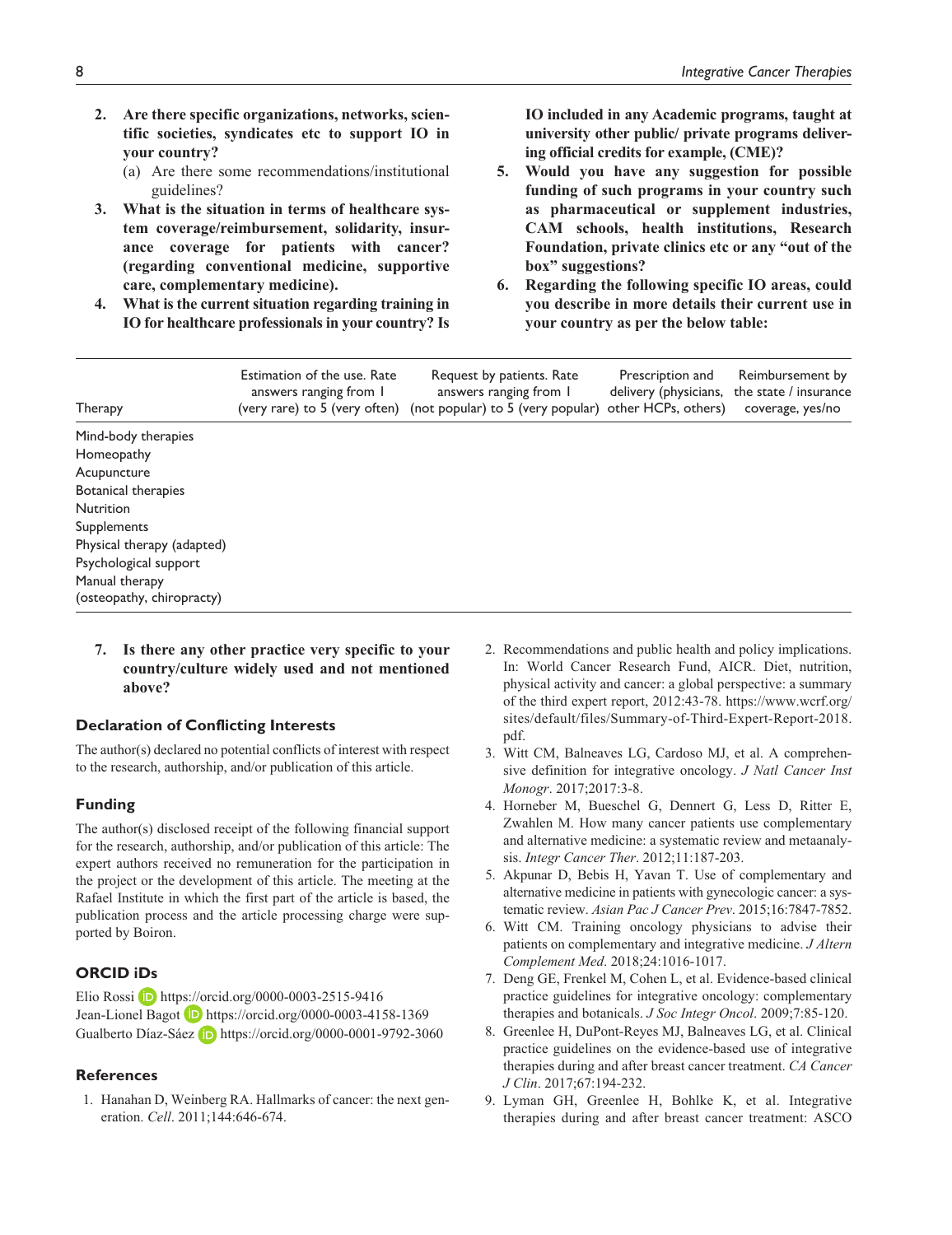endorsement of the SIO clinical practice guideline. *J Clin Oncol*. 2018;36:2647-2655.

- 10. Deng GE, Rausch SM, Jones LW, et al. Complementary therapies and integrative medicine in lung cancer: diagnosis and management of lung cancer, 3rd ed: American College of Chest Physicians evidence-based clinical practice guidelines. *Chest*. 2013;143:e420S-e436S.
- 11. Segal R, Zwaal C, Green E, et al. Exercise for people with cancer: a clinical practice guideline. *Curr Oncol*. 2017;24:40-46.
- 12. Colau JC, Vincent S, Marijnen P, Allaert FA. Efficacy of a non-hormonal treatment, BRN-01, on menopausal hot flashes: a multicenter, randomized, double-blind, placebo-controlled trial. *Drugs R D*. 2012;12:107-119.
- 13. Block KI, Jonas WB. "Top of the hierarchy" evidence for integrative medicine: what are the best strategies? *Integr Cancer Ther*. 2006;5:277-281.
- 14. Ijaz N, Rioux J, Elder C, Weeks J. Whole systems research methods in health care: a scoping review. *J Altern Complement Med*. 2019;25:S21-S51.
- 15. Rao S. Making choices to fit in while changing the culture. *Explore (NY)*. 2018;14:94-95.
- 16. Borneman JP, Field RI. Regulation of homeopathic drug products. *Am J Health Syst Pharm*. 2006;63:86-91.
- 17. Dossett ML, Yeh GY. Homeopathy use in the United States and implications for public health: a review. *Homeopathy*. 2018;107:3-9.
- 18. Rodrigues M, Wassermann J, Barthelemy P. *Utilisation des médecines alternatives et complémentaires par les patients en cancérologie: résultats de l'étude MAC-AERIO EUROCANCER 2010 [Use of alternative and complementary medecines by cancer patients: results of the MAC-AERIO EUROCANCER 2010 study]*. John Libbey Eurotext; 2010:95-96.
- 19. Menut V, Seigneur E, Gras Leguen C, Orbach D, Thebaud E. [Complementary and alternative medicine use in two French pediatric oncology centers: A common practice]. *Bull Cancer*. 2019;106:189-200.
- 20. Sarradon-Eck A, Bouhnik AD, Rey D, Bendiane MK, Huiart L, Peretti-Watel P. Use of non-conventional medicine two years after cancer diagnosis in France: evidence from the VICAN survey. *J Cancer Surviv*. 2017;11:421-430.
- 21. Legrand A. *Etude de la prévalence de l'utilisation des médecines complémentaires par les patients atteints de cancer. A partir de 535 questionnaires recueillis d'avril à juin 2017 à Strasbourg [Study of the prevalence of complementary medicine use by cancer patients. [From 535 questionnaires collected from April to June 2017 in Strasbourg]*. Doctoral Thesis in Medicine. Faculty of Medicine, University of Strasbourg; 2018.
- 22. Bagot JL. Creation of the international homeopathic society of supportive care in Oncology (IHSSCO). *La Revue d'Homéopathie*. 2017;8:93-94.
- 23. Bagot JL, Karp J, Messerschmitt C, et al. Therapeutic recommendations of the international homeopathic society of supportive care in oncology (IHSSCO). *La Revue d'Homeopathie*. 2017;8:e47-e55.
- 24. Bagot JL. Using hetero-isotherapics in cancer supportive care: the fruit of fifteen years of experience. *Homeopathy*. 2016;105:119-125.
- 25. Bagot JL, Marechaud N, Deana N, Wendling J. Homeopathic treatment of insomnia and symptom clusters related to cerebral chemotoxicity in oncology. *Homeopathy*. 2018;107: 292-298.
- 26. Bagot JL, Delegue C. My best case: homeopathic management of adverse effects of tamoxifen. *Wien Med Wochenschr*. 2018;170:224-229.
- 27. Bagot JL, Moonen R. Dysprosium metallicum, a new homeopathic medicine in oncological supportive care for the prevention of side effects of immunotherapy. *La Revue d'Homeopathie*. 2019;10:e9-e13.
- 28. Frass M, Friehs H, Thallinger C, et al. Influence of adjunctive classical homeopathy on global health status and subjective wellbeing in cancer patients – a pragmatic randomized controlled trial. *Complement Ther Med*. 2015;23:309-317.
- 29. Bagot JL. Pain in oncology, reality and paradox of homeopathic care. *OBM Integr Complement Med*. 2018;3:019. doi:010.21926/obm.icm.1803019
- 30. Bagot JL TI, Karp JC, Wagner JP. Homeopathic supportive care protocol for oral inhibitors of cyclin dependent kinases 4 and 6 (CDK 4/6) in postmenopausal hormone-receptorpositive advanced breast cancer. *La Revue d'Homéopathie*. 2019;10:e69-e73.
- 31. Toledano A. L'Institut Rafaël. *Hegel*. 2020;20:152-153.
- 32. Rossi E, Vita A, Baccetti S, Di Stefano M, Voller F, Zanobini A. Complementary and alternative medicine for cancer patients: results of the EPAAC survey on integrative oncology centres in Europe. *Support Care Cancer*. 2015;23: 1795-1806.
- 33. Belvedere K, Rossi E, Di Stefano M, Baccetti S. The process of integration of complementary medicines in public healthcare service of Tuscany (Italy). *OBM Integr Complement Med*. 2019;4:14. doi:10.21926/obm.icm.1902022
- 34. Rossi E, Di Stefano M, Picchi M, et al. Integration of homeopathy and complementary medicine in the Tuscan public health system and the experience of the homeopathic clinic of the Lucca hospital. *Homeopathy*. 2018;107:90-98.
- 35. Ferreri R, Bernardini S, Cracolici F, Bechini F. Integrated oncology in an integrated medicine hospital in Pitigliano (Grosseto, Italy). *OBM Integr Complement Med*. 2019;4:18. doi:10.21926/obm.icm.1901008
- 36. Regione Toscana. Servizio Sanitario della Toscana- Decreto n. 3823 del 19.03.2019. Rete Oncologica Regionale - Approvazione Percorsi Diagnostici Terapeutici Assistenziali: Polmone, Mammella, Colon-retto, Próstata. 2019 Mar 19. [http://](http://www301.regione.toscana.it/bancadati/atti/DettaglioAttiD.xml?codprat=2019AD00000004491) [www301.regione.toscana.it/bancadati/atti/DettaglioAttiD.xml](http://www301.regione.toscana.it/bancadati/atti/DettaglioAttiD.xml?codprat=2019AD00000004491) [?codprat=2019AD00000004491](http://www301.regione.toscana.it/bancadati/atti/DettaglioAttiD.xml?codprat=2019AD00000004491)
- 37. Rossi E, Noberasco C, Picchi M, et al. Complementary and integrative medicine to reduce adverse effects of anticancer therapy. *J Altern Complement Med*. 2018;24:933-941.
- 38. Rossi E, Noberasco C, Picchi M, et al. Homeopathy and complementary integrative medicine, dietary and lifestyle advices to reduce adverse-effects of anti-cancer therapy: a cohort study with breast cancer patients. *OBM Integr Complement Med*. 2018;3(3):017. doi:10.21926/obm.icm.1803017
- 39. Shalom-Sharabi I, Frenkel M, Caspi O, et al. Integrative oncology in supportive cancer care in Israel. *Integr Cancer Ther*. 2018;17:697-706.